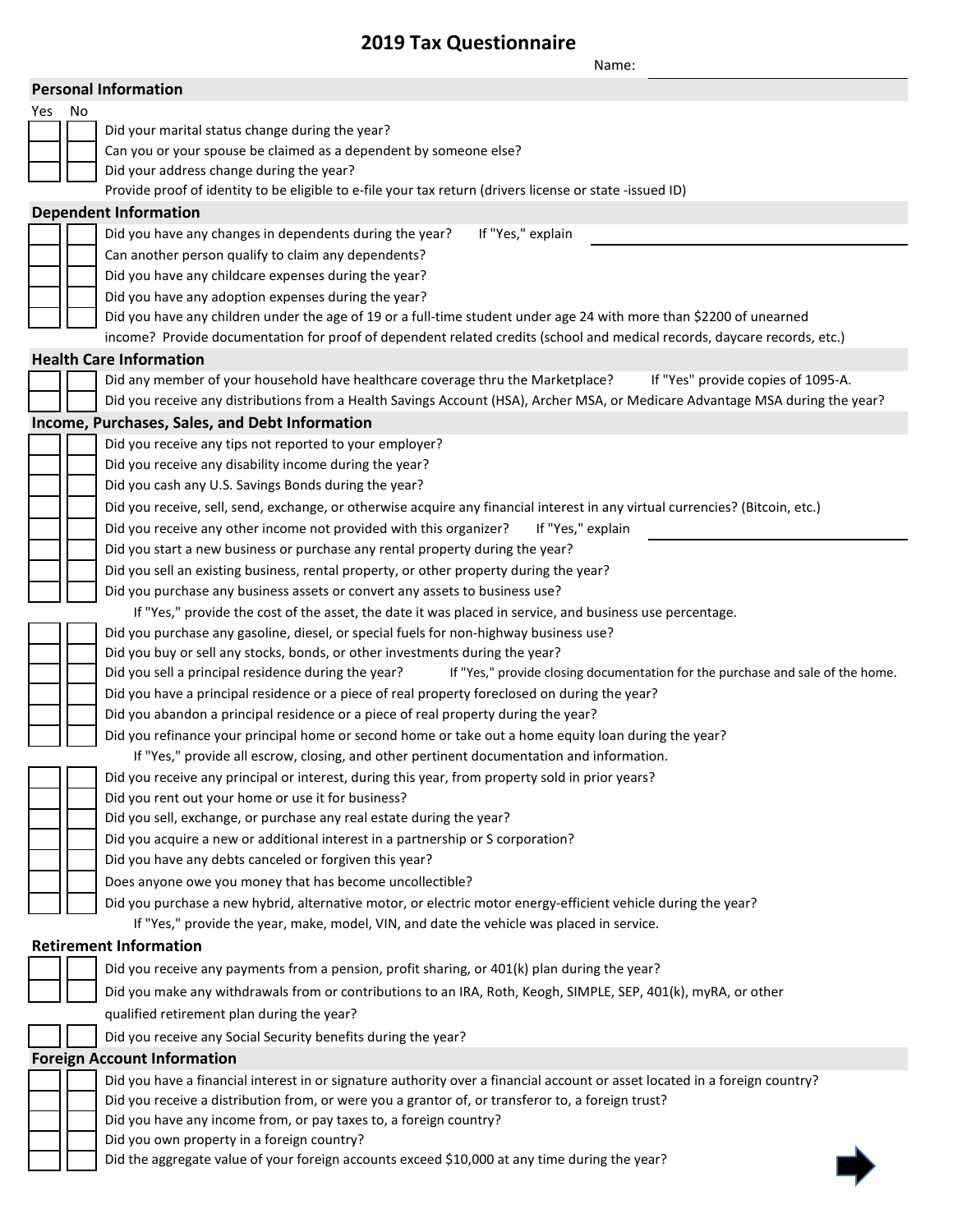|                                       |    | <b>Additional Questions</b>                                                                                                                                                                                                              |  |  |
|---------------------------------------|----|------------------------------------------------------------------------------------------------------------------------------------------------------------------------------------------------------------------------------------------|--|--|
| Yes                                   | No |                                                                                                                                                                                                                                          |  |  |
|                                       |    | Did you receive income or incur expenses associated with a fantasy sport league? If yes, provide documentation.                                                                                                                          |  |  |
|                                       |    | Did you receive income or incur expenses associated with car sharing (e.g., Lyft or Uber)?                                                                                                                                               |  |  |
|                                       |    | Did you receive income or incur expenses associated with freelancing (e.g., Upwork or Taskrabbitt)?                                                                                                                                      |  |  |
|                                       |    | Did you receive income or incur expenses associated with crowdfunding (e.g., Kickstarter or Indiegogo)?                                                                                                                                  |  |  |
|                                       |    | If yes to any of the last 3 questions, please provide Form 1099-MISC, 1099-K and/or W-2                                                                                                                                                  |  |  |
|                                       |    | Did you receive income or incur expenses associated with a short-term rental (e.g., Airbnb or HomeAway)?                                                                                                                                 |  |  |
|                                       |    | If yes, provide documentation<br>Do you anticipate your income or withholding to be different for 2020?                                                                                                                                  |  |  |
|                                       |    |                                                                                                                                                                                                                                          |  |  |
| Use Tax                               |    |                                                                                                                                                                                                                                          |  |  |
|                                       |    | Do you have any use tax purchases (internet, mail order, etc.) in which sales tax was not charged in 2019? If yes, amount of<br>purchases that did not have sales tax paid. Use tax will be calculated and paid with 2019 OK tax return. |  |  |
|                                       |    | S                                                                                                                                                                                                                                        |  |  |
|                                       |    | <b>Miscellaneous Information</b>                                                                                                                                                                                                         |  |  |
|                                       |    | Did you incur loss due to damaged or stolen property?<br>If "Yes," provide the incident date, value of the property, and amount of insurance reimbursements.                                                                             |  |  |
|                                       |    | Did you pay \$2,100 to any household employees (babysitter, nanny, housekeeper, etc.)?                                                                                                                                                   |  |  |
|                                       |    | Did you make any gifts to any one person in excess of \$15,000 during the year?                                                                                                                                                          |  |  |
|                                       |    | Did you incur moving expenses during the year?                                                                                                                                                                                           |  |  |
|                                       |    | Did you make any energy-efficient improvements to your main home during the year?                                                                                                                                                        |  |  |
|                                       |    | Are you a business owner and paid health insurance premiums for your employees during the year?                                                                                                                                          |  |  |
|                                       |    | Did you apply an overpayment of your 2018 taxes to your 2019 estimated taxes?                                                                                                                                                            |  |  |
|                                       |    | If you have an overpayment of 2019 taxes, do you want the refund applied to your 2020 estimated taxes?                                                                                                                                   |  |  |
|                                       |    | Did you make any estimated payments toward your 2019 taxes? If yes, include the amounts and dates paid.                                                                                                                                  |  |  |
|                                       |    | Do you want to have any refund or balance due directly deposited or withdrawn?                                                                                                                                                           |  |  |
|                                       |    | If "Yes," provide a canceled checking or savings slip. (If different from prior year)                                                                                                                                                    |  |  |
|                                       |    | Did you receive any notices from the IRS or state taxing authority? If yes, explain                                                                                                                                                      |  |  |
|                                       |    | May the IRS discuss your tax return with your preparer?                                                                                                                                                                                  |  |  |
| <b>Itemized Deduction Information</b> |    |                                                                                                                                                                                                                                          |  |  |
|                                       |    | Did you pay out-of-pocket medical or dental expenses (premiums, prescriptions, mileage, etc.) during the year?                                                                                                                           |  |  |
|                                       |    | Did you pay any long-term premiums for you, your spouse, or a dependent during the year?                                                                                                                                                 |  |  |
|                                       |    | Did you receive any state or local income tax refunds from prior years?                                                                                                                                                                  |  |  |
|                                       |    | Did you make any major purchases (vehicle, boats, etc.) during the year?                                                                                                                                                                 |  |  |
|                                       |    | Did you pay any real estate property taxes or personal property taxes during the year?                                                                                                                                                   |  |  |
|                                       |    | Did you have gambling winning or losses during the year?                                                                                                                                                                                 |  |  |
|                                       |    | Did you have any job related expenses that were not reinbursed by your employer (uniforms, safety equipment, etc.)?                                                                                                                      |  |  |
|                                       |    | Do you use your vehicle on the job other than for commuting to work?                                                                                                                                                                     |  |  |
|                                       |    | Did you work out of town anytime during the year?                                                                                                                                                                                        |  |  |
|                                       |    | Did you pay mortgage interest during the year?                                                                                                                                                                                           |  |  |
|                                       |    | Did you make cash donations to charity during the year?<br>SEE NOTE BELOW                                                                                                                                                                |  |  |
|                                       |    | Did you make non-cash donations to charity (clothes, furniture, etc.) during the year?<br>SEE NOTE BELOW                                                                                                                                 |  |  |
|                                       |    | Did you donate a boat or vehicle during the year? If "Yes," attach Form 1098-C.                                                                                                                                                          |  |  |
|                                       |    | NOTE: Any contributions (cash or non-cash) of \$250 or more are required to obtain dated acknowledgement                                                                                                                                 |  |  |
|                                       |    | from charity including this phrase 'no goods or services were provided in exchange for your contribution'.                                                                                                                               |  |  |
|                                       |    | <b>Education Information</b>                                                                                                                                                                                                             |  |  |
|                                       |    | Did you pay tuition expenses that were required for attending college, university, or vocational school for yourself, your                                                                                                               |  |  |
|                                       |    | spouse, or a dependent during the year (even if classes were attended in another year)?                                                                                                                                                  |  |  |
|                                       |    | Did anyone in your household attend a post-secondary school during the year?                                                                                                                                                             |  |  |
|                                       |    | Did you make a contribution to or receive a distribution from an Education Savings Account or Qualified Tuition program?                                                                                                                 |  |  |
|                                       |    | Did you pay student loan interest for yourself, your spouse, or your dependent(s) during the year?                                                                                                                                       |  |  |
| <b>Planning Notes</b>                 |    |                                                                                                                                                                                                                                          |  |  |
|                                       |    | Do you have an Advance Directive?                                                                                                                                                                                                        |  |  |
|                                       |    | Make sure all of your beneficiaries are up to date (Beneficiaries on Life Insurance & IRA's will override a Will or Trust)                                                                                                               |  |  |
|                                       |    | Have you started reviewing and planning for retirement? (The earlier the better)                                                                                                                                                         |  |  |
|                                       |    |                                                                                                                                                                                                                                          |  |  |